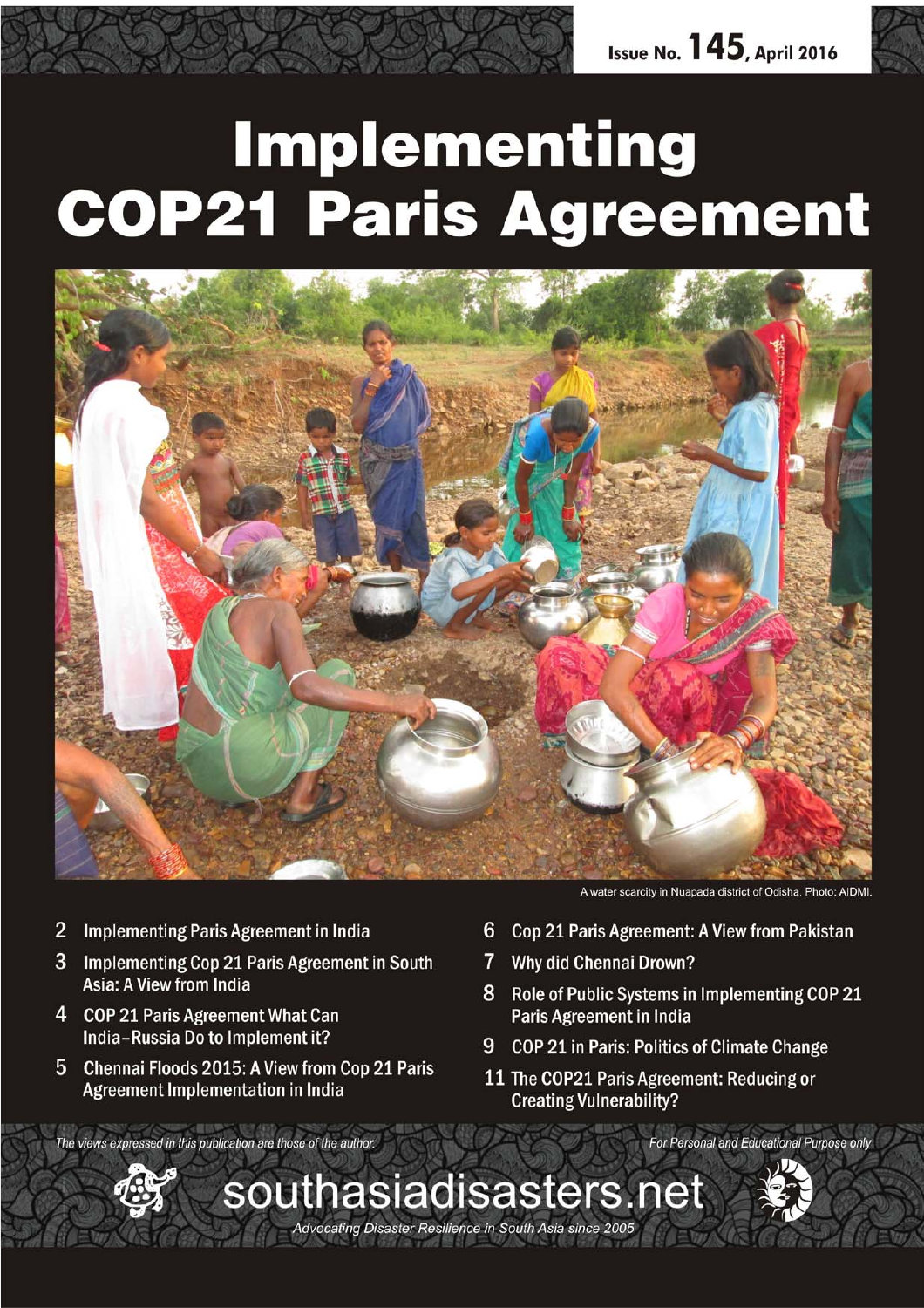### **ABOUT THIS ISSUE**

The Paris Agreement, which<br>was finalized at the Conference of Parties 21 (COP21) has been signed by 175 countries on April 22, 2016. This is the first step in implementing this historic agreement which seeks to limit global warming below 2°C. The ratification of this agreement, based on parliamentary discussion and approval within the signing countries would be the next step in making it come into force. Perhaps, this is the best time for nations to reflect on the best ways to implement the Paris Agreement.

This issue of *Southasiadisasters.net* focuses on the theme of **'Implementing COP21 Paris Agreement'**. It highlights the views of some of the most reputed academics and practitioners who have closely followed the evolution of this agreement. Important aspects such as the Intended Nationally Determined Contributions (INDCs), national mitigation and adaptation strategies have been highlighted in this issue. Similarly, this issue also highlights the role of international partnerships; public systems and sharing of technical know-how between nations in the pursuit of climate justice.

Developing countries like India have the additional onus of reconciling the development aspirations of their people with the commitments of the Paris Agreement. Therefore, it will be valuable to see how innovatively can India and other nations implement the Paris Agreement to make the world safe from the adverse impacts of climate change.

**– Kshitij Gupta,** AIDMI

### INTRODUCTION

### Implementing Paris Agreement in India

The agreement in Paris must reduce emission and poverty, both. The December 2015 consultations at the Conference of Parties 21 (COP21) yielded the Paris Agreement. A total of 195 countries signed this agreement to limit global warming to 2°C by submitting their intended nationally determined contributions (INDCs). It is now time to reflect on how can the Paris Agreement be implemented in India, a country with a very ambitious INDC target.

It will take both determination and money to make the INDC work on the ground in India. Road maps are being made by the government as well as by various civil society organizations at several levels. Key think tanks are busy working out ways to move ahead in implementing and verifying the implementation of India's INDC. The government has set up the International Solar Alliance (ISA) to use more solar energy at home and abroad - India has contributed US\$250 million as well as land and buildings for ISA, while the government of France has invested €300 million to lend to solar energy parks and related industries in India and in other developing countries. What is needed is a series of project development facilities that pull together skills, vision, knowledge and initial finance to set the ball rolling.

I must also mention that Indians will approach the implementation of the INDC from many directions. There is the government's "growth" approach, which dominates public expenditure. Civil society groups are also exploring the use of what is now called "bioeconomics" with a focus on ecosystems. Meanwhile, leading economists are talking about the "Economy of Tomorrow", with focus on much broader economics not driven by "growth" but shared prosperity for all including social and ecological gains. Artists are talking about "We in Climate Change" with focus on inclusion. Several concerned voices have been raised to put biodiversity, ecology, inclusion and jobs at the centre of INDC implementations. The way of Anubandh, or mutually beneficial, communities that reduce the distance between producer and consumer as a way of thinking more holistically about economic decisions is being promoted by women's groups and Gandhian thinkers. There is definitely diversity and richness in the way India aspires to move ahead with the INDC.

The convergence of Sustainable Development Goals (SDGs) and the INDC has yet to take place in any formal and operational manner in India. Both may agree and overlap in many aspects, but both may still have elements that go in two different directions. And this is natural for any entity which is growing in many directions simultaneously. There is a need for better convergence of emission and poverty reduction for India's prosperity.

**– Mihir R. Bhatt**



*2 southasiadisasters.net April 2016*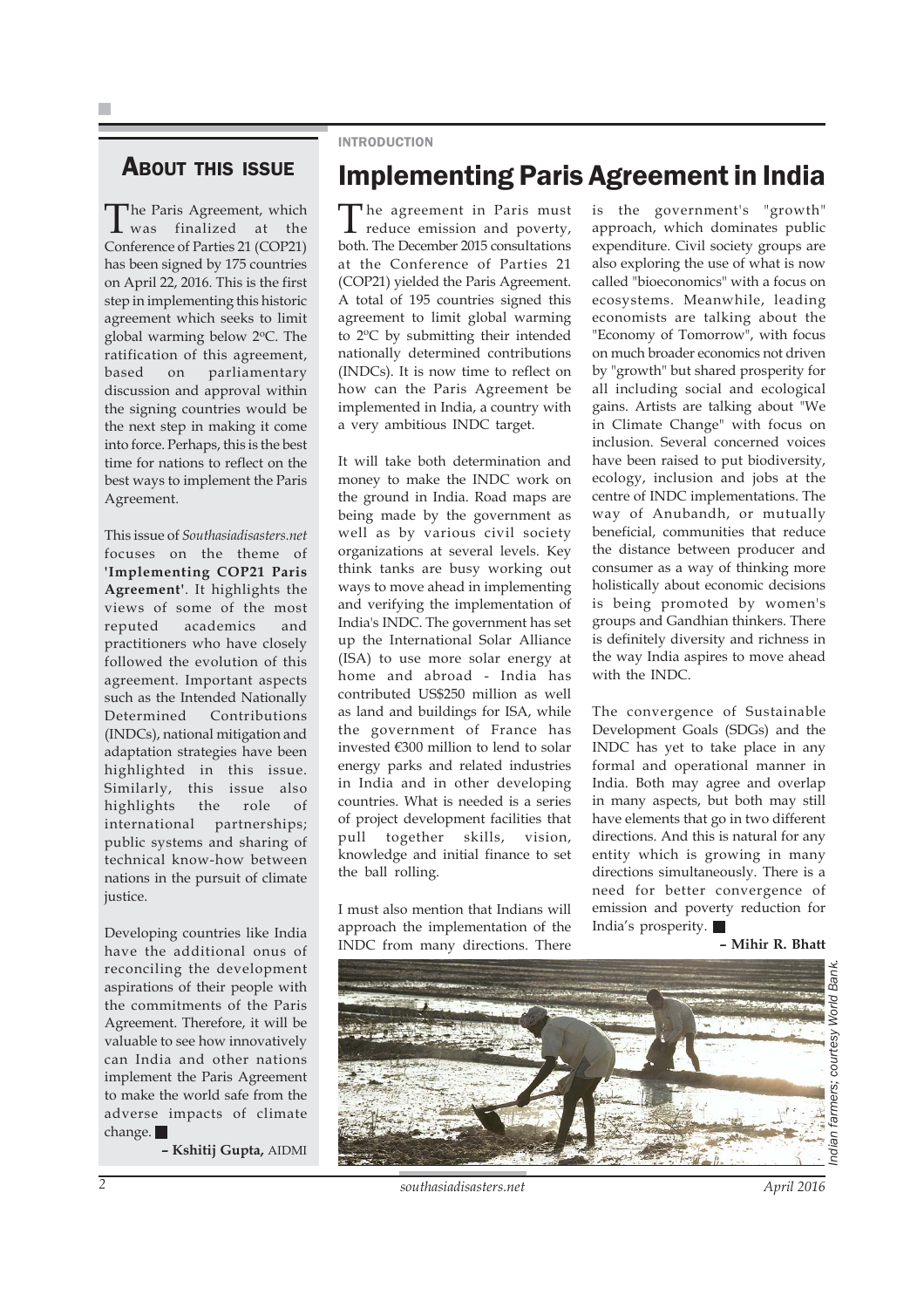## Implementing Cop 21 Paris Agreement in South Asia: A View from India

Delegates from India attended the much hyped international climate talks in Paris in December, 2015 walking a tightrope. Suave Indian Diplomats were on a tough mission with a pre–decided agenda. The strategy was to demonstrate, in a lucid and succinct manner, that the world's fourth–biggest carbon emitter was all set to engage in a productive role in international climate negotiations. The negotiators showed citizens back home that participating in climate change talks would not result in a deviation from its core development goals– predominantly the need to bring power to the quarter of the population that goes without it.

India has emerged as a key player in shaping the agreement. India's role here at the Paris talks was to bring together the many nations, developing and developed, across the world and also bridging development with climate action. It played the role of being the 'monkey in the middle'.

India's charismatic Prime Minister Narendra Modi had vociferously reiterated the fact that the country needs to tackle climate change, not because of the mighty force from the Western world but because of the possible harm global warming could cause across the globe and in India particularly. The country set a rather ambitious goal of receiving 40% of its power from renewable resources by 2030. It lead the path by setting an example by launching a solar power coalition aimed at growing solar power production in the developing world, specifically South Asia. Of late India also established a goal to develop 100 GW of solar power capacity by 2022, a huge jump from the existing capacity.

The notion that developed and developing countries should have common but differentiated responsibilities has been a chief principle of climate negotiations since countries first gathered in a large–scale conference to deal with global warming in Rio de Janeiro in 1992. The pushy Prime Minister boldly watched over a principle that developed countries should have more inflexible and rigid responsibilities than their developing counterparts–a concept known as "Common but differentiated responsibility". The Indian diplomats clearly suggested that this principle should be a prerequisite of almost every terms of the agreement. India, despite contributing slightly to the problem and having inadequate capacity to confront it, would have been placed under unjustified pressure to impulsively limit emissions. "Climate justice demands that, with the little carbon space we still have, developing countries should have enough room to grow," he said at a speech at the beginning of the Paris summit.

India has rightly positioned itself and insisted on maintaining its stance on the "Differentiation" rule. It is based on the idea that the pains taken by the country so far outweighs its role to climate change. Statistically speaking, India's per– capita carbon emissions add up to a mere 1.7 metric tons, which is nearly 10 times less than America's per– capita emissions. It wouldn't be an exaggeration to establish that India has done four times their fair share to combat the devil of what we call climate change, based on previous carbon emissions, while the developed countries little or



nothing. It is a bleeding pity and a crying shame that the developed world has done much less than their fair share.

India refused to relent at this conference. So, has India gained anything from the Paris Agreement? Yes and no. The final agreement includes a rider that would require countries to consider how to submit international reports on how to perk up carbon emissions reductions every five years. India had formerly argued that such a measure should be voluntary. The agreement also includes provisions of a technical review process of both climate actions and monetary contributions that are meant to ensure countries take their updates very seriously. Besides, it also includes transparency provisions and a comprehensive worldwide 'stocktake' on the cumulative effect of these actions. Many other provisions in the agreement are in India's favour, namely tough language surrounding a pledge by developed countries to send more that \$100 billion top the countries of the developing world for efforts aimed at addressing climate change. On balance, India has few losses and more gains because the Agreement provides space for larger energy use, but with the caution that we have to be in a position to rationalize our actions through a sustainable national process that will also be subject to international enquiry.

But, the frantic pursuit of a universal comprise continues.

**– Chitvan Singh Dhillon,** Economist and Freelance Journalist, Chandigarh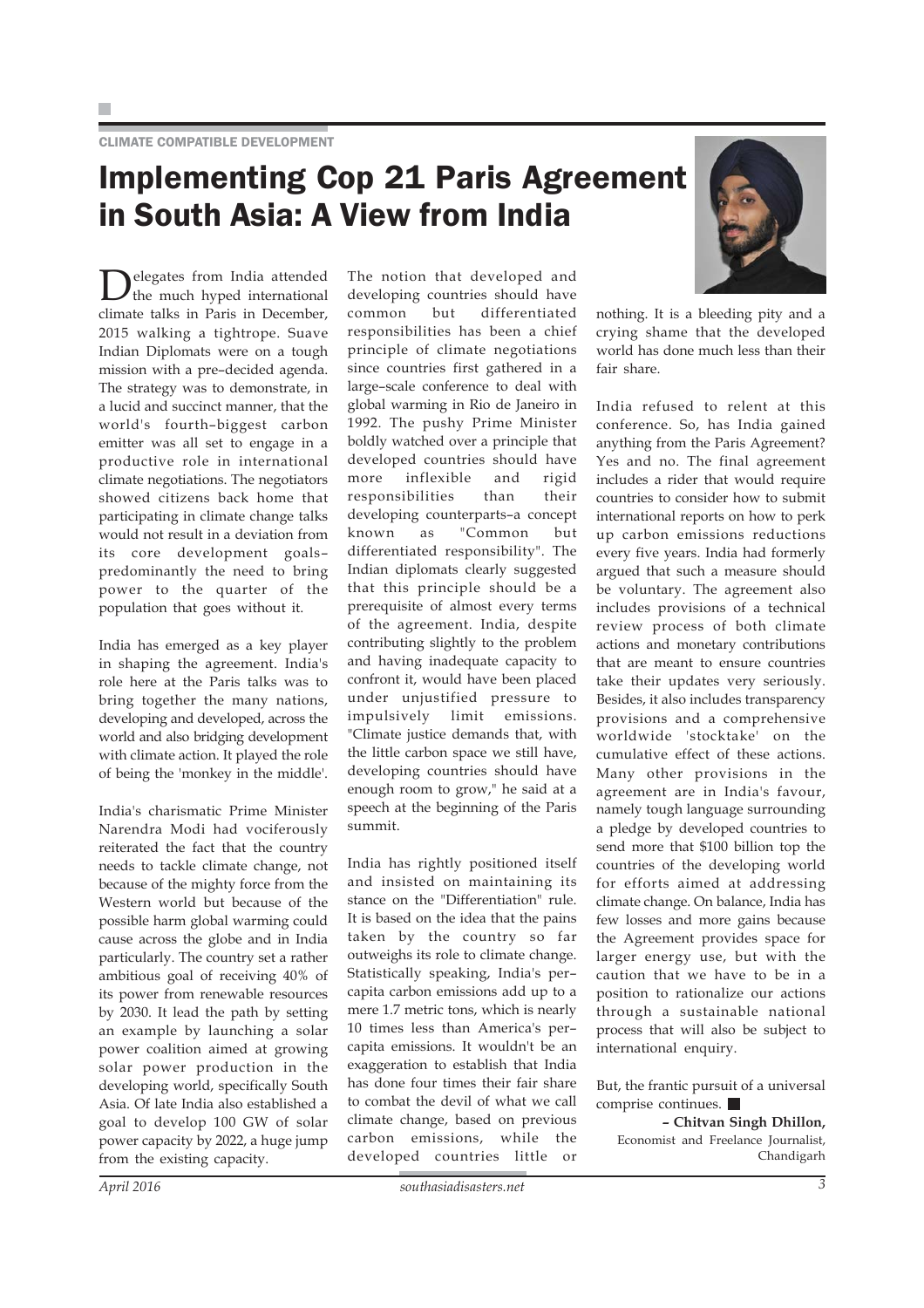INTERNATIONAL PARTNERSHIPS

## COP 21 Paris Agreement What Can India–Russia Do to Implement it?

The Paris agreement means that all countries have to make efforts to combat climate change by reducing their greenhouse emissions based on their past, present and future responsibilities. Both Russia and India are parties to the agreement even through their part in contributing to climate change differ greatly—Russia as an industrialised nation has contributed to much more greenhouse emissions than India has. While India played a key role in ensuring that a deal was reached in Paris, the difficult part for India will be in implementing the deal while ensuring that its industrialisation and economic growth is not affected. Given the historically close relations and trust between New Delhi and Moscow, implementing the COP21 Paris agreement seems to be one area where the two countries can work together.

For India to transition from an agrarian and services based economy to a manufacturing based and urbanised economy, it needs fuel. The problem so far has been that India has been a carbon based economy. India needs to transition from a coal–based economy to cleaner fuel. The interim solution to this would be to substitute gas for coal as this is the cleanest hydrocarbon. Russia of course has an abundance of gas. However, the problem here is how to transport gas over such a large distance given that India and Russia do not share borders. The solution could be for India to invest in gas fields in Russia. India could then enter into a swap arrangement with a third country which is able to supply its own gas to India and take India's share of gas from Russia. This would benefit not only India and Russia, but also third countries.

India has now no choice but to invest more in clean energy sources or end solutions like solar power,

### Signature Ceremony for the Paris Agreement on Climate Change

On Friday, 22 April 2016, the signing ceremony for the Paris Agreement on Climate Change took place at the UN Headquarters in New York. Following an opening ceremony, 175 countries signed the Paris Agreement, the largest number of countries to ever sign a multilateral agreement on the day on which it opens for signature. After signing, Heads of State and Government met in parallel sessions to deliver national statements addressing their intention to ratify the Agreement, and outline their climate change policies and actions.

In the afternoon, a high-level special event addressed the theme "taking climate action to the next level: realizing the vision of the Paris Agreement." The day was closed by statements from past, present and future Presidents of the UNFCCC Conference of the Parties (COP), and an address by Secretary-General Ban Ki-moon calling for greater ambition in the implementation of the Paris Agreement. Ban Ki-moon gaveled the ceremony to a close at 6:46 pm. *Source: IISD Reporting Services*



wind power and nuclear power. This is where Russia's expertise and resources would come in handy.

Russia is already building several nuclear plants in India. During Prime Minister Modi's recent visit to Russia, the two countries signed an agreement according to which Russia will help build 12 more nuclear plants in India based on the "make in India" model. Even though it is a cold country, Russia has considerable expertise in photovoltaic cell and HJT (hetero junction with intrinsic thin layer) technology. If this can be used for solar energy and if Russia is willing to share this technology on commercial terms, India's solar industry could develop. Russia's technology will be much cheaper than Western technology. Given Russia's current economic travails, this could be economically beneficial to Russia as well.

India can also learn from Russia in the future its experience in making greenhouse emissions mandatory for companies. New Delhi and Moscow could work together on more fuel efficient technologies through the India-Russia working group on Science and Technology.

The history of India-Russia relations shows how much good can come if the two countries come together. After all, the first indigenous oral polio vaccine in India was a result of the Integrated Long–term Programme of cooperation (ILTP) with Russia.

**– Uma Purushothaman,** Assistant Professor, Department of International Relations, Central University of Kerala, Periye, Kasargod, Kerala

EVENT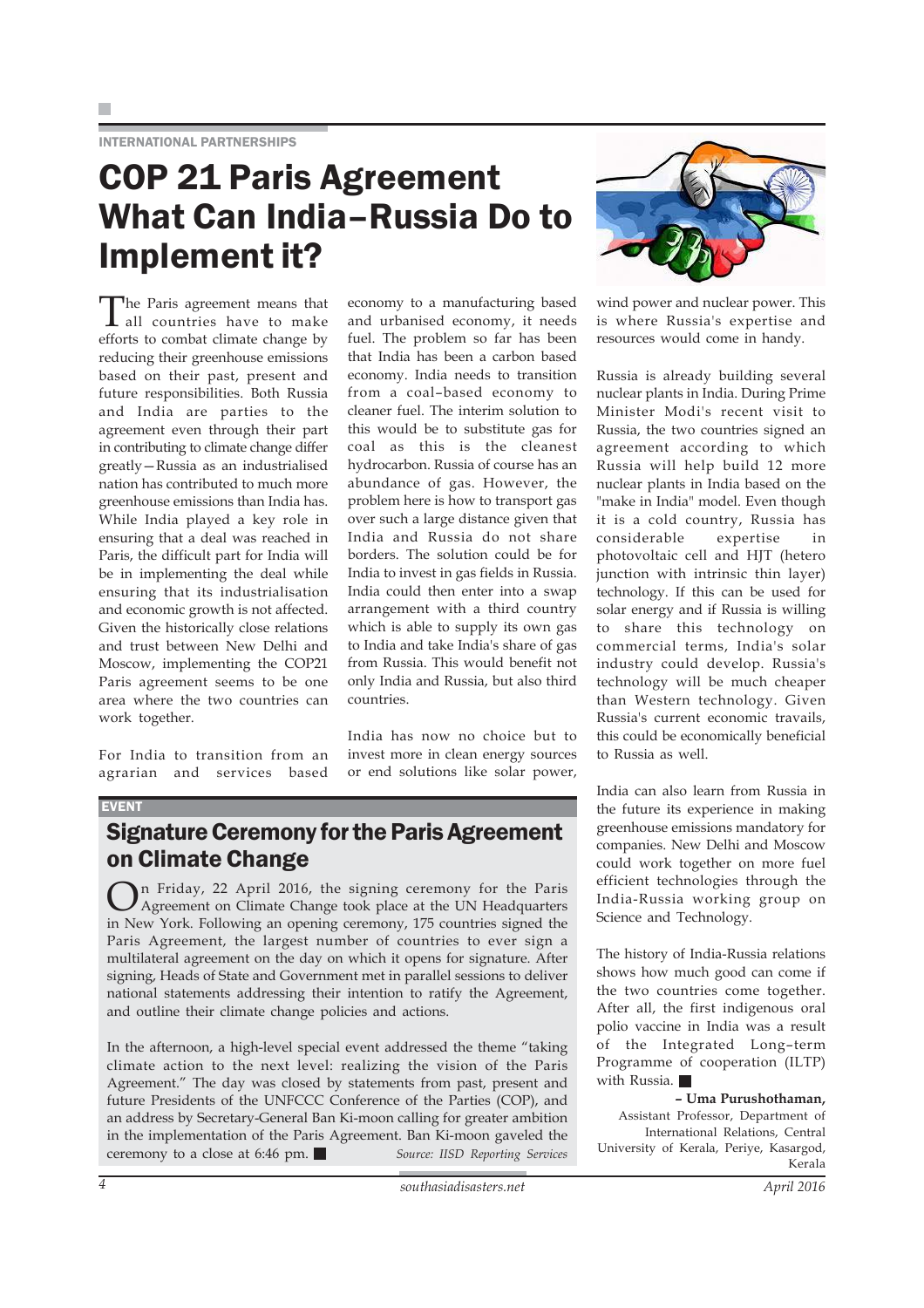### CLIMATE RISK

## Chennai Floods 2015: A View from Cop 21 Paris Agreement Implementation in India

In 2002 and 2003 I was a doctoral<br>student in urban studies who student in urban studies who carried out fieldwork in Ahmedabad about disaster risk communication. More than ten years later I seem to have a déjà vu as all those issues and topics I was researching on at that time seem as prevalent as ever. Having lived in Chennai now for the past two and half years, I experienced first–hand a calamity of a so called 'natural disaster'. In spite of all these years, the International Strategy for Disaster Risk Reduction (ISDR), and a detailed report of the High Powered Committee on Disaster Management in 2002, not much progress in this field of urban risk disaster preparedness, prevention and mitigation appears to have percolated to many state and local levels in India. The events that unfolded in November and December 2015 brought out once more manifold critical issues of India's urbanization processes and development path in general, leaving us with the question whether it is at all a consequence of climate change. To add to the dramatic situation, the COP 21 Paris climate negotiations were under way at the same time. It seemed like a mystical sign pointing out that it is a direct consequence of the ongoing climate change, or so various voices—among them Prime Minister Modi who was in Paris at that time—suggested without doubt.

When disaster strikes at this scale, the search begins for the causes and reasons. It may be helpful in a first analysis to understand it as a coproduction of high urban vulnerability that leads to such misery. A large number of agents play a role in the urban development



processes observed today, residents, government agencies and political decision–makers, as much as the corporate sector, in particular the building and construction as well as the real estate sector. In many panels that followed the flood, environmental activists and urban experts strongly made the point that the flooding occurred as a result of the predominant urbanization process and neck–breaking economic development path at large combined with inefficient and at times incompetent governance structures. It is well known in risk studies, that well thought out organisational and management structures are a key to risk reduction.

This is the time now to enforce implementing the global agreement negotiated in Paris at the local level. Since 2014 Tamil Nadu has a State Climate Action Plan in Place with a component on sustainable urban habitat. It is urgent to translate this now into an operational plan of concrete actions. Here lies the

opportunity in the aftermath of such a disaster: awareness of the flood risk and consequences is very high now across the public, civic and private sectors. This momentum must be utilised to turn relief work into a mid-to long–term development perspective. What is needed is the creation of a systemic awareness of urban–regional development processes, i.e. recognising the inter– linkages of water, waste, energy, sewerage, ecological requirements, etc. among stakeholders and to form institutional conditions to protect and develop these interdependencies in a smart way! As much as we noticed these systemic connections in the negative – water logging on the roads resulted in no power any more, which resulted in no water supply any more, eventually a breakdown of waste collection – so much we have to rethink and re–organise these so that they are resilient in the positive in the future.

**– Dr. Christoph Woiwode,** Visiting Professor, Indo–German Centre for Sustainability, IIT Madras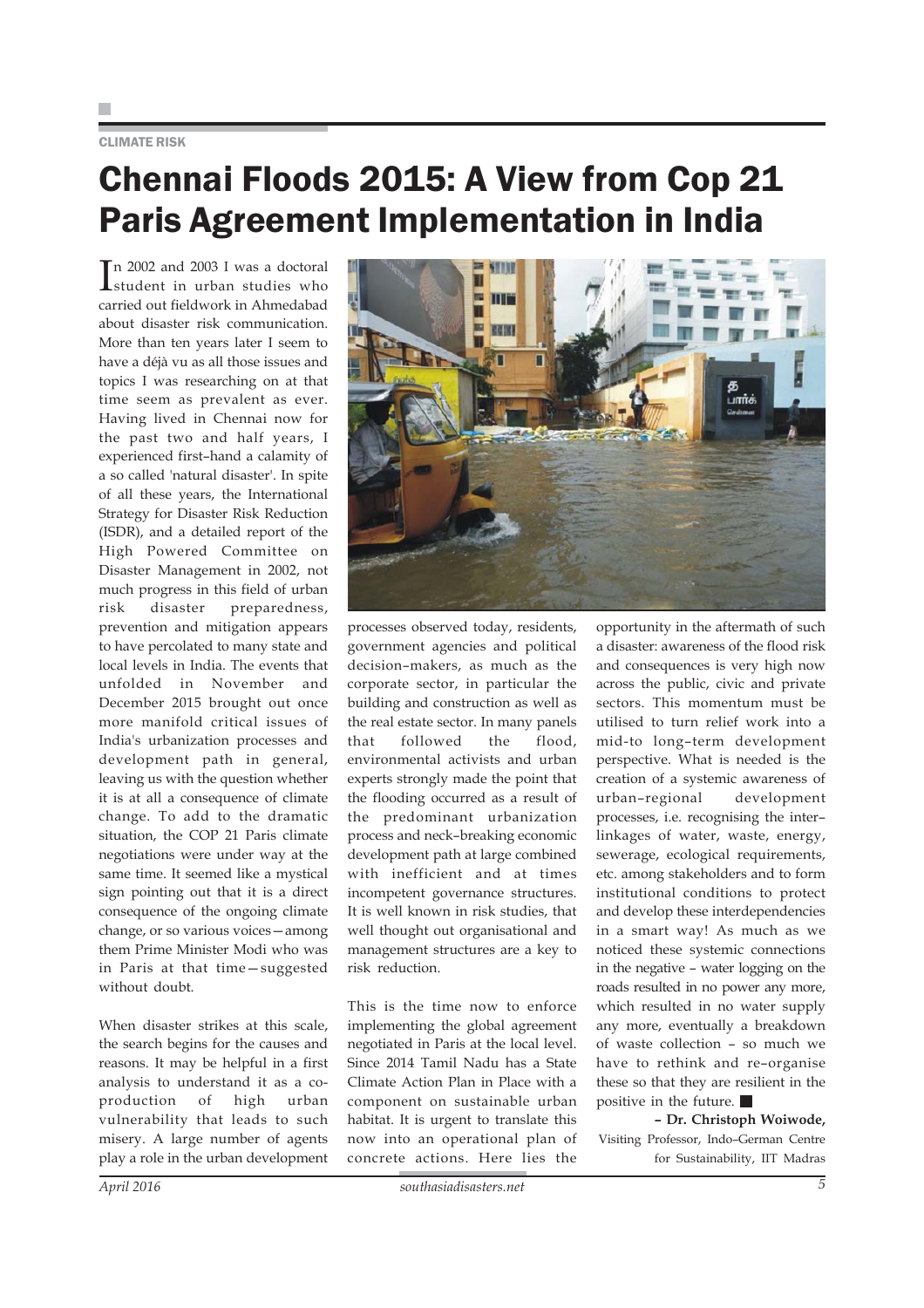### SOUTH ASIAN VIEW

## Cop 21 Paris Agreement: A View from Pakistan

Pakistan is situated in the most vulnerable region, which is prone to intense climate change and natural disasters due to its diverse range of terrain stretching cylindrically from the Arabian Sea to the Himalayan peaks.

Until the devastating earthquake of October 2005, the perception of risk from hazards in Pakistan was focused upon the annually recurring floods only. Since the October 2005 Catastrophic EQ incidence, and even post 9/11 war on terror, there was growing realization that Pakistan is exposed to a variety of hazards both natural and manmade reflecting the diverse geo–physical and climatic condition of the country. During the last few years we have experienced not only floods, EQ beside manmade disasters but have experienced the devastating impact of heat waves and drought in the Sindh Province.

The issue in the developing world remains that the focus is primarily on acute disasters (flood etc.) rather than slow onset issues (global warming due to climate change impact caused by deforestation, industrialization etc.) which are the root causes of acute disasters. This is because of the fact that the developing world is facing the double burden of both acute and slow burn situations contrary to developed nations where the focus remains on slow burn issues; due to economic instability, lack of resources, population over growth and their dependency on climatesensitive sectors like agriculture or tourism thus making them more vulnerable to the effect of extreme weather events. Moreover, high income industrialized nations are further contributing in this situation as they are getting the benefits of industrialization but their negative impacts bring climate change issues affecting the developing world due to direct relationship of industrialization associated with increase emission of greenhouse gases, thus leading to global warming.

Paris agreement is a fine initiative & much needed commitment by the world for taking effective measures thus keeping the global temperature low. But here the developed world needs to play a more pro–active role and should contribute a larger share than the developing world, as their economic activities in the form of industrialization are significant contributors of global warming. Unlike poor countries they are also less vulnerable to acute disasters which are further placing the poor countries at risk with financial and human loses.

Pakistan during the last few years has faced many challenges in relation to the negative impact of climate change on agriculture, water availability, drought, heat waves, intrusion of saline sea water in the Indus Delta threatening coastal ecology, fisheries and farming beside acute disasters. Despite its limited resources all these issues are on the priority agenda of the national policy. Keeping in view these situations even though after devolution in 2010, Ministry of Climate Change was established and accordingly Climate Change Policy was devised. Govt is committed to take all such measures contributing in addressing Global Warming but unfortunately during the last few years we have experienced EQ, floods consecutively beside man-made disasters and all our resources have been diverted to address these acute situations.

At this point appropriate measures as per Climate Change Policy are required for environmental friendly electricity production (shift to solar or wind energy), adopt modern/safe technology agriculture, training of farmers, and improve forestation, to invest in capacity building. The main constraints in the implementation of this policy document include financial, technological and capacity problems. While the democratic process is maturing in Pakistan and competitive social environment is developing, conditions are ideal to cash upon the talented youth and dynamic leadership to engrave the environmental awareness in society and policy implementation.

In Khyber Pukhtoon Khawa (KPK) "Green Growth"/ "Billion Tree" initiative project has been started in wake of rapidly depleting forest resources with long term aims of reduction of GHG emissions. A country with fading resources needs to start such initiatives all over the country with transfer of technology from developed nations for the production of re-newable electricity production (solar/wind/hydro) along with sufficient financial support.

Paris agreement will be successful only if followed with true spirit otherwise it would remain limited as a policy document as many others in the past. Responsibility rests upon prosperous nations to take effective measures for keeping the world safe through controlling global warming as they are the main contributors with maximum resources. If appropriate actions are not taken then the hazardous impact of global warming will not only affect the poor countries but will also affect the rich countries as global warming is not limited to specific zones or people but is a universal phenomena.

**– Dr Asif Sukhera** *and* **Dr Sabina Imran Durrani;** National Health Emergency Preparedness & Response Network (NHEPRN), Pakistan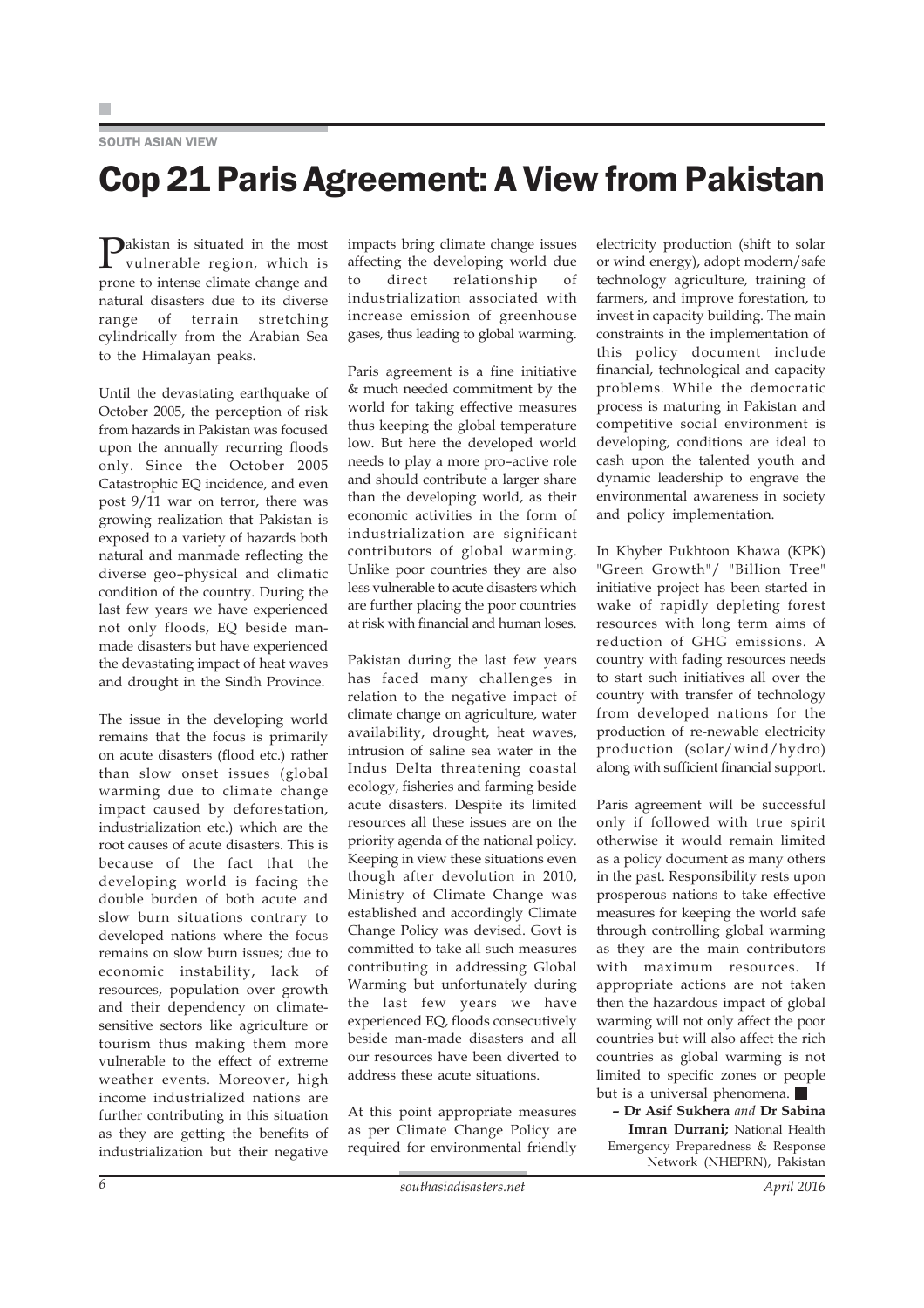### CLIMATE CHANGE ADAPTATION

## Why did Chennai Drown?

Then the 21<sup>st</sup> Conference of the Parties of the United Nations Framework Convention on Climate Change began in Paris last December, two extreme events happened in the two most populous countries in the world. In India, Chennai was drowned in floods. In China, smog blanketed Beijing hiding even the blue sky. The Paris climate summit focused much on extreme events triggered by climate change. What should Chennai do for a better future?

Chennai needs to have stone / grill walls around the remaining portion of the Pallikaranai marshland (with frequent gaps for water to pass) to serve as flood plains. Such a thing is done in the Yamuna Biodiversity Park and the Aravalli forest in New Delhi. The portion of Pallikaranai marsh is the last of the flood plains at least partly free from construction activity. In 2007, 780 acres of the Pallikaranai marsh was declared a reserve forest area and brought under the Forest Department. This is an effort to protect the remaining wetland from shrinking further. Despite this, garbage is being dumped occasionally within this forest area. The marsh is helpful in recharging the aquifer too. Forests are considered beautiful but marsh is generally considered ugly.

This is despite the fact a marshland has high biodiversity and it hosts migrant birds too. In the climate change scenario, marsh lands are peats which can hold up high quantum of carbon. There has to be a change in the mindset to appreciate marshlands. The vast developments such as posh roads, information technology companies, auto companies, housing, educational/ research institutions and garbage dumping sites have eaten away major portions of the Pallikaranai marshland. It is an irony that development has resulted in this human-made disaster.

The reservoirs and outflow channels should be de-silted to hold and carry more water. One of the valid reasons why water is not released even when the reservoirs are full is that we would like to hold as much water as possible for the next dry season. But then, when further rain comes unexpectedly, vast quantum of water is released all of a sudden without enough early warning which causes havoc. Rain forecasts should be taken seriously and risk of releasing particular volume of water before the anticipated heavy rain should be taken. If encroachment in the catchment areas and river beds and banks is allowed for construction, cultivation, etc, then at times of excess rain the storage space gets reduced. It is wise to demarcate the catchment and flood plain areas and get them fenced. Displaying caution boards indicating the importance of conservation is also a way to curb unauthorized land grabbing. This is done in several parts of the world. Oddly, just before the present rains a corporate hospital had been filling up a reservoir claiming that it has patta land there but this work was stopped after public protest.

If only we had perfected rainwater harvesting in each building, much of the runoff could have been prevented and groundwater recharged as well. In the name of affordable housing particularly under the Joint Venture (JV) scheme, the open space stipulated around the building is, of late, not left free by most builders. Even if there is some open space that is cemented preventing percolation of rainwater. We have good laws but it is time we implement them.

**– Dr. I. Arul Aram,** Asso. Professor (Science Communication), Department of Chemistry, Anna University, Chennai

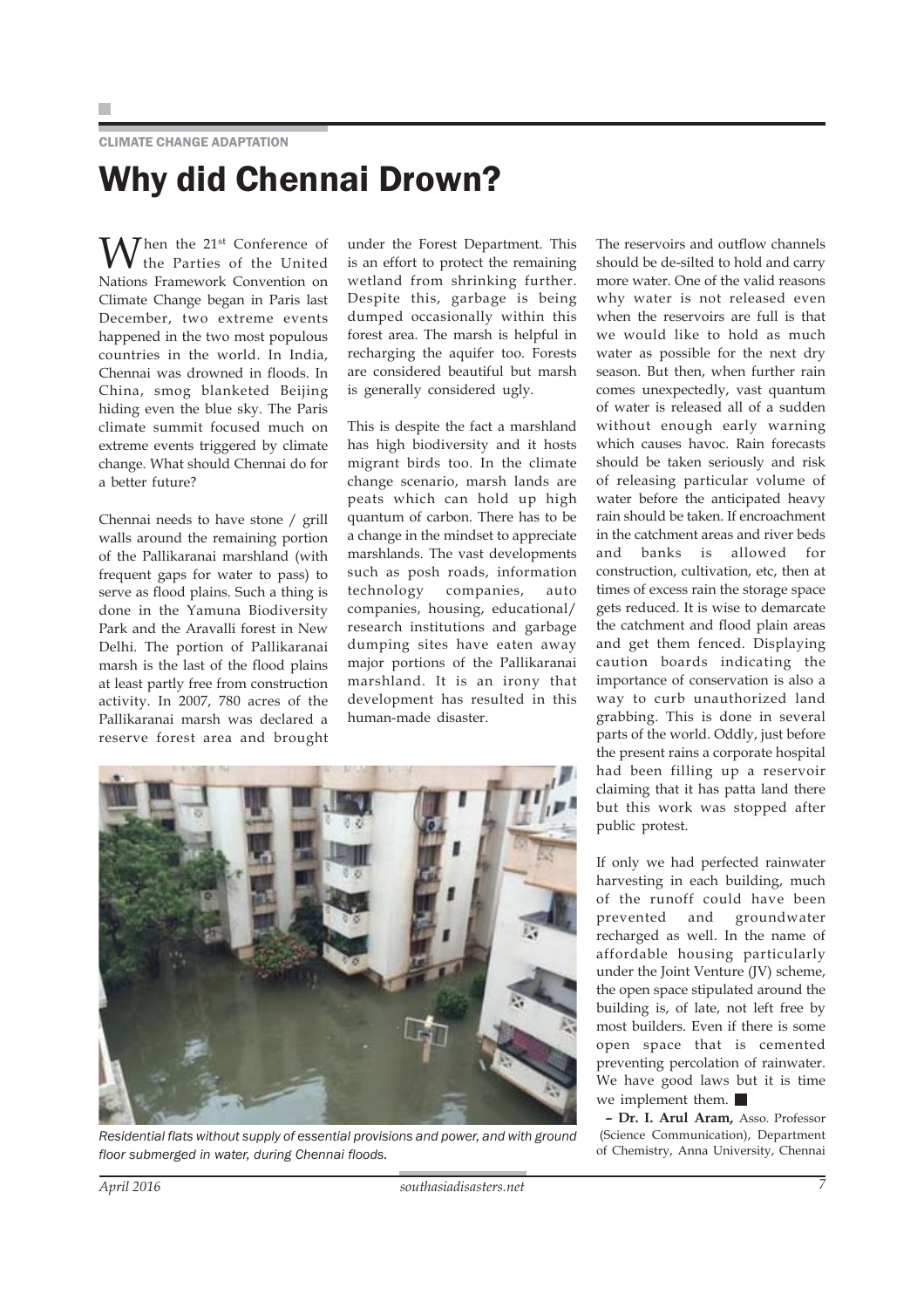INSTITUTIONAL MEASURES

## Role of Public Systems in Implementing COP 21 Paris Agreement in India

In December, 2015, 195 countries which are party to the United Nations Framework Convention on Climate Change (UNFCCC) agreed upon a new text of guidelines in Paris called the 'Paris Agreement'. The agreement aims to limit the global warming below 2°C (UNFCCC, 2015). The draft agrees to extend the funding support of \$100 billion annually between

2020 and 2025. It has accepted the intended nationally determined contributions (INDCs) submitted by the countries as their pledged targets up to 2025 and 2030. The INDCs need to be finalized and hence converted to NDCs. The agreement will open up for signature on April 22, 2016 and will come into effect and become legally binding when at least 55 parties with at least 55 percent of the total global Greenhouse Gas (GHG) emissions sign it.

India is expected to sign the agreement to ratify it on the opening day. In its INDC, India has committed to reduce the emissions intensity per unit of its GDP by 33 to 35 percent below 2005 up till 2030. It also intends to enlarge its carbon sink capacity to 2.5 to 3 billion tonnes of CO2 equivalent through increased tree cover and forestry efforts by 2030(GoI, 2015). India's INDC has proposed actions under mitigation as well as adaptation. The mitigation actions include promotion of clean energy, smart grid mission, energy efficiency in various sectors including industries and buildings, waste to energy conversion, sustainable and green transportation and pollution



*Image Source: http://www.brics-info.org/*

abatement of non-GHG pollutants too. The National Action Plan on Climate Change (NAPCC) missions on agriculture, water, Himalayan ecosystems, forestry, and knowledge management along with the newly added mission on health and coastal ecosystems focus on the adaption needs in the country. The Paris agreement has acknowledged the role of the SFDRR as a part of climate action. India is a part of the Sendai Framework and hence has created the National Disaster Relief Fund.

Each mission under the NAPCC is housed under a central government ministry. The national initiatives are supported by various state level policies as proposed under the state action plans on climate change and are a mandate of the respective State Departments of Environment or Science and Technology. Various non-governmental organisations and private sector players are also expected to participate in achieving these actions. The Prime Minister's Council on Climate Change (PMCCC) formulated in 2007 for coordinating the NAPCC has been reformed by the new government. The Executive Committee on Climate Change comprising of the sectaries of various ministries was formed in

2013 for monitoring the implementation of NAPCC. The government of India also has a National Steering Committee on Climate Change (NSCCC) whose role is to approve and monitor the state level proposed actions under the National Adaptation Fund on Climate Change (NAFCC).

The Ministry of Environment and Forest

has been rechristened as the Ministry of Environment, Forest and Climate Change although the organizational structure and the operational responsibilities have not changed as such. With actions proposed under various sectors and a need for financing these pledges, the central government needs a much more coordinated effort. (Dubash & Joseph, 2016)find that such complex institutional landscape in practice reduces the effective coordination. The Paris Agreement has recognized the role of local governments in combating climate change for the first time. This adds another layer of governance to the existing institutional structure. The donor agencies and funding agencies add one more institutional dimension to the implementation story. Also, the capacity at all these levels of governments is limited. Achieving the goals of Paris agreement through nationally co-ordinated efforts is a humongous task for a diverse country like India which needs enhanced capacity in terms of the quantity and quality of the individuals involved at various governance levels.

### **– Vidhee Avashia,**

Doctoral Student, Indian Institute of Management Ahmedabad, Gujarat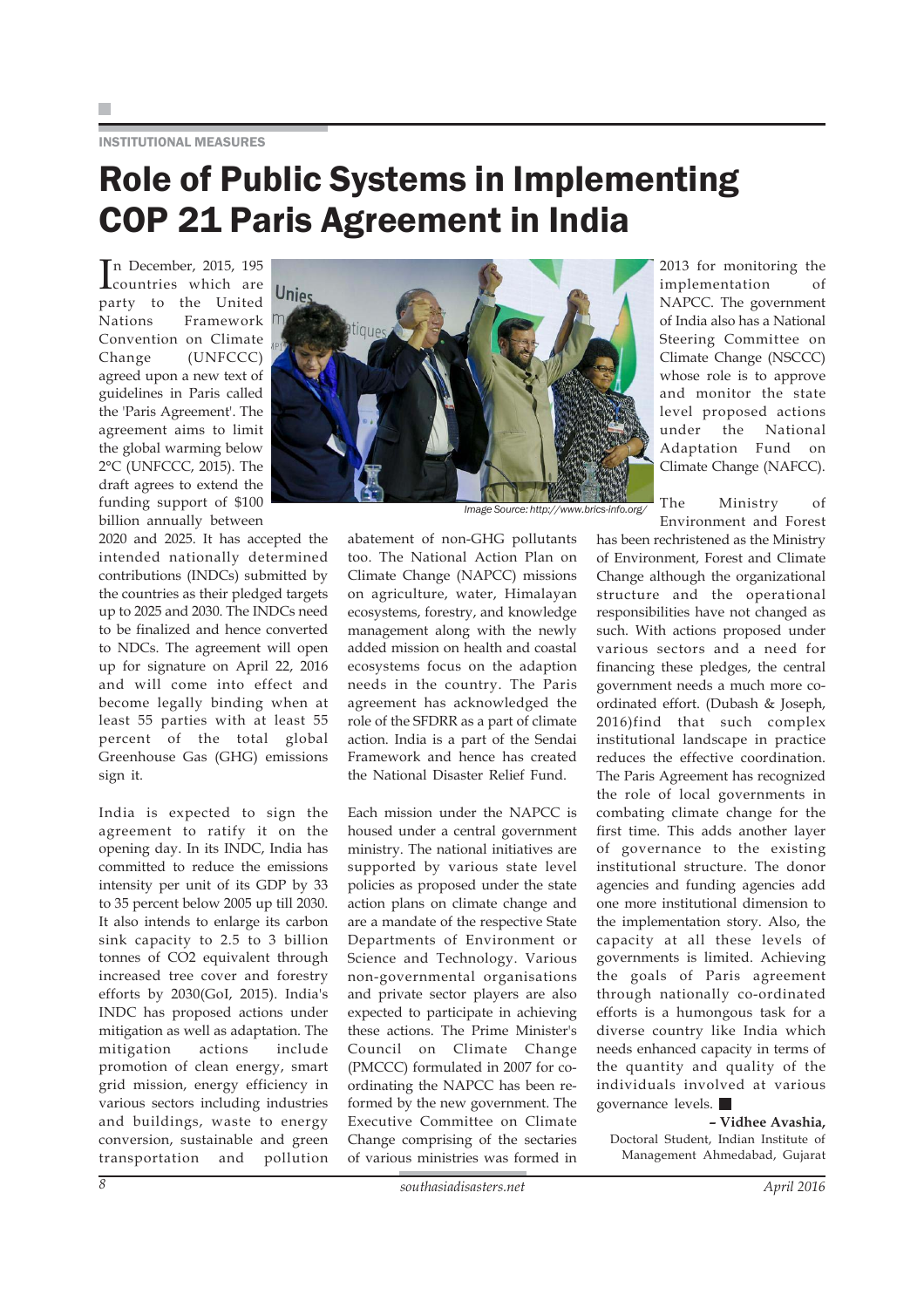CLIMATE POLICY

## COP 21 in Paris: Politics of Climate Change

**P**aris Climate Agreement<br>
emerged successful with a narrow escape from disaster as it ran into overtime. As differences persist between USA and emerging economies, President Barack Obama used his authority to save American interests. The most important push to this climate deal was not the perception and understanding of climate change impacts among participating countries, but a phone call from the President Barack Obama to Chinese and Brazilian presidents and Indian Prime Minister on the last day i.e.  $11<sup>th</sup>$  of December, of the Conference, led to the signing of this 'historic' agreement. Had President Obama been so powerful politically and internationally, the Summit at the Copenhagen in 2009 been successful. There is further scope for research as to what pressure tactics as well as assurances were extended by the USA to emerging economies of China and India.

As for India, the newspapers headlines concerning Paris Climate Conferences varied from:" Creators of climate change must cut emissions", and "Nations whose rise was powered by fossil fuels must bear more burden" attributed to the Prime Minister of India. At the same time, a group of developing nations comprising India, China, and others stated the Global Climate Deal must produce a clear climate finance road map and ensure rich nations bear a heavier burden. Contrary to this, Paris agreement reveals that" Least developed countries and Small Island Developing States have special circumstances" are eligible for provision of support. It is evident that both China and India are not eligible for any adaptation and mitigation support.

The Guardian reported on 13<sup>th</sup> December, "When US officials realised Paul Oquist, Nicaragua's delegate, planned to deliver a fiery speech denouncing the deal, Secretary of State John Kerry and Raúl Castro, the Cuban leader, telephoned Managua to make sure Oquist spoke after the agreement was adopted, when it would in effect be too late". Thus the US involvement in the shaping and architecture of Paris Climate Deal was significant. Nigel Purvis has rightly called The White House's COP21 goals: less climate idealism, more political realism. International Business Times remarked that COP21: Paris climate talks have failed by letting the rich off the hook. The Guardian reported on 12<sup>th</sup> December, 2015, that James Hansen, an Adjunct Professor at the Columbia University and known as father of climate change awareness, calls Paris talks 'a fraud'.

Of course the idea of financial support to certain category of nations particularly least developing and island nations cannot be ignored. In

this connection Stephen Dinan of The Washington Times—Sunday, November 29, 2015 quoted Ugandan Foreign Minister Sam Kutesa who was explicit earlier this year when asked what it would take for developing countries to sign up for the emerging U.S.–led climate deal: "Money." Thus the issues of equity and Common But Differentiated Responsibilities (CBDR) were laid to rest with this agreement.

### Why USA and other Developed countries were eager to conclude a Climate Deal?

Baseless arguments have been made by developed countries that developing countries including India and China will be the worst sufferer from climate change impacts. In a recent example of pressurizing India to accept developed countries' analysis that India may be hotter by 8oC and loose \$200 billion per year (Hindustan Times, July 16, 2015), forgetting the devastation caused by European heat waves that killed 70,000 Europeans in 2003. In the Ten global ranking of heat wave mortality, European heat wave



*Protesters outside the Paris Climate Conference Venue.*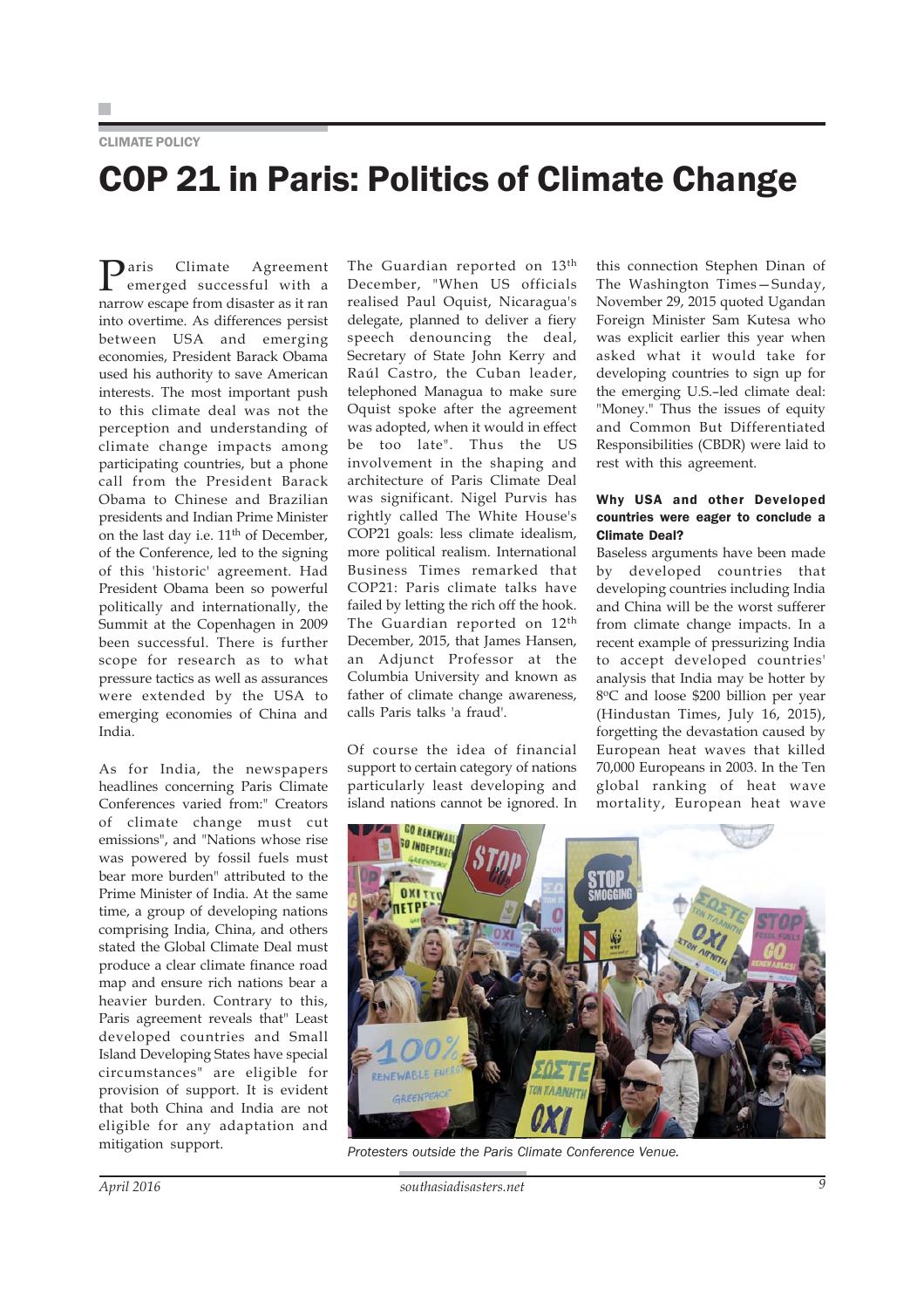

*Paris Climate Conference.*

mortality was the at the top, followed by Russian heat wave, and US heat wave mortally figured at 3<sup>rd</sup>, 4th, 7th, 8th and 9th positions. India's heat wave mortality in 2003 was placed at number 6<sup>th</sup> ranking. In one of my papers I argued that not only India and China but even developed countries–USA, U.K. and other nations of Europe are vulnerable to climate change. Katrina (2005) and Sandy (2012) hurricanes had devastated USA, and flooding in Europe and forest fires in Australia and recently in California are examples that show that even western countries are more vulnerable.

The last week of December, 2015 had been a great disaster for England and southern United States as flooding devastated these regions. The huge blizzard which pounded the eastern coast of the in eastern Virginia (United States) during the fourth week of January 2016 has broken all records. In my view the developed countries particularly the United States were adamant to conclude Paris Agreement in their favour, as the Americans and other developed nations realized that they are more vulnerable to climate change impacts.

Regarding the use of coal for energy I assert that each and every country uses its own resource for power generation. Australia, Germany, India possess rich coal reserves. Therefore, these and other countries with rich coal reserves, use it mostly

for its power generation. As the meeting of COP21 in Paris concluded in a Climate Agreement, In my opinion India failed to take stand based on Kyoto Protocol that states "common but differentiated responsibilities", clearly meaning that West must first reduce their emissions substantially.

In one of my papers published in 2010 from Brussels, I've clearly stated the association between Country's GDP and CO2 emissions. Thus, high emissions is a must for development for developing countries. In Paris P.M. Modi has rightly asserted that "Climate change is a major global challenge. But it is not of our making," (Hindustan Times, 1st December, 2015) and "Nations whose rise was powered by fossil fuels must bear more burden.

At the earlier meeting of the G8+5 in Heiligendamm in July 2007, former Indian Prime Minister also indicated that we are determined to see that India's per capita emissions never exceed the per capita emissions of the of the industrialized countries.

Since India has taken a logical stand on emissions reduction, and in the US, Congress has rejected Obama's efforts to reduce GHG Emissions, it seems unlikely that a Paris Climate Treaty will be approved by the Republican dominated Congress. Both Donald Trump and Ted Cruz,

candidates for Republican nomination for Presidential elections in the US are against Paris Climate Agreement." I don't believe In climate change" Trump said flatly, while Ted Cruz doesn't believe in man-made climate change or Science behind it" (The Atlantic 9th December, 2015). It seems likelihood that if Republican win the US Presidential election, the US might pull out of Paris Climate Agreement as they did when Kyoto Protocol accord was signed. However," President Obama's special envoy for climate change has warned Republican presidential hopefuls, including Donald Trump and Ted Cruz that any attempt to scrap the Paris Climate Agreement would lead to a "diplomatic black eye" for the US" (The Guardian, 16th February, 2016).

In the Historical context, Paul Baran in his book *The Political Economy of Growth* (1957, New York) stated that the colonial drain was a mercantilist concept—India's loss of economic resource and their transfer to Britain was a consequence of her political subordination. The coming of British Rule in India had broken up preexisting self sufficient agricultural communities, and forced a shift to the production of export crops, which distorted the internal economy. (Baran). The resources from African and South Asian colonies were used to develop industrial base of Liverpool and Manchester. Baran also suggests that about 10% of India's gross national product was transferred to Britain each year in the early decades of the Twentieth century.

In the light of above, India failed to assert Kyoto Protocol principle of "common but differentiated responsibility" between developed and developing nations, for gaining access to green technology and finance for both adaptation and mitigation. **– Rais Akhtar,** Adjunct Professor, IIHMR, New Delhi; Lead Author, IPCC, 3rd and 4th Assessment Reports; President, Academy for the Study of Environment and Social Wellbeing, Aligarh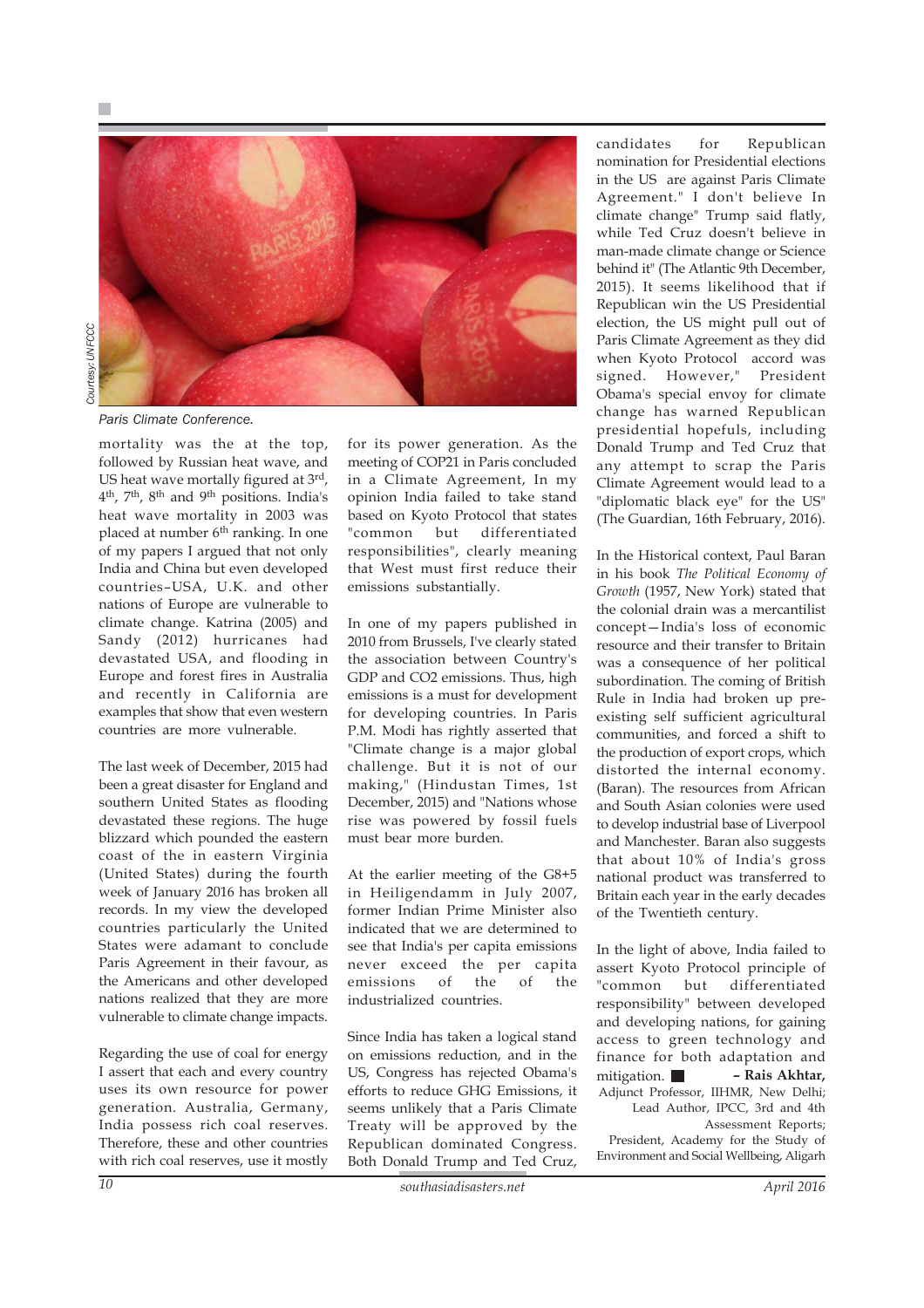### COUNTERPOINT

## The COP21 Paris Agreement: Reducing or Creating Vulnerability?

The signing of December's COP21<br>agreement in Paris was a momentous occasion. The world joined together to tackle climate change with a far-reaching international process which will direct climate change efforts for years to come.

Amongst all the well-deserved kudos, we need a sober reflection on the effectiveness of the Paris agreement for reducing vulnerability. With vulnerability being the root cause of many development and sustainability challenges faced today, what will the Paris agreement achieve for reducing vulnerability? Unfortunately, not much.

A principal operational concern is that the Paris agreement is mainly voluntarily. The reason is that a fully legally binding agreement would not likely have been ratifiable. So why should voluntary measures succeed?

Decades of research provides evidence regarding the balance needed between top–down and bottom–up approaches and between voluntary and binding measures. The hype over the Paris agreement does not reflect this experience, as it emphasises mainly top-down, voluntary measures.

This category covers national commitments to emission reductions. Promoted as being bottom–up because they reflect country suggestions, it is hard to reconcile national government contributions as being bottom–up! How many people are really represented by their government, even in an electoral democracy? How many governments will change and then also change their commitments to climate change and the Paris agreement?

The national commitments to emission reductions are further puzzling because, if they were all fulfilled perfectly, then they would not be expected to reach the Paris agreement's stated temperature goal of "well below 2°C above pre– industrial levels". The top-down, voluntary measures of the Paris agreement do not match with each other.

The choice of a 2-degree target, with an added mention of 1.5 degrees, is



*Another icon of Paris.*